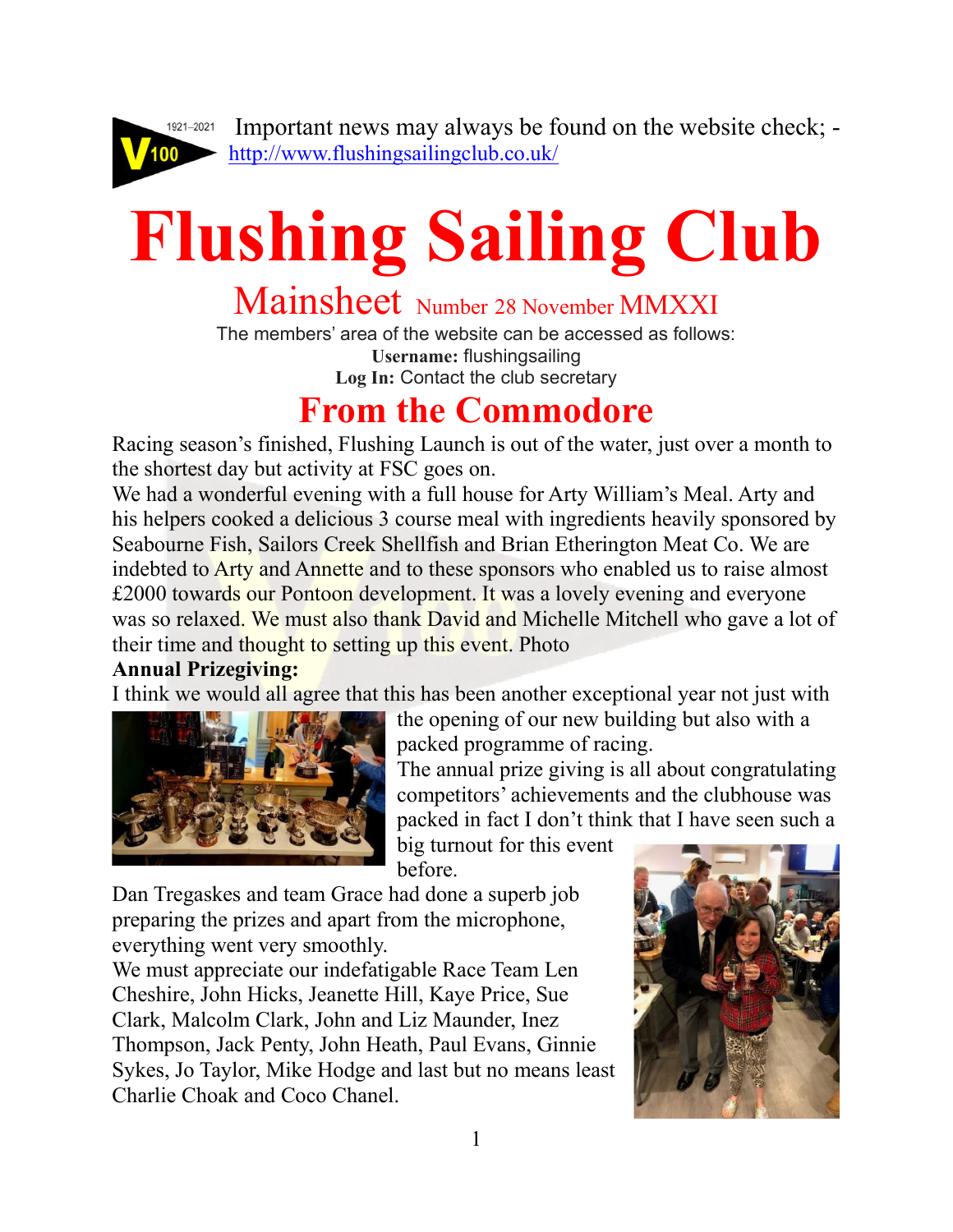I'd like to give 2 big personal thank yous to Len Cheshire who stepped in as Vice Commodore 2 years ago and David Mitchell who stepped sideways to take on Rear Commodore House to get the building and especially the bar, up and running so well.

Just a final word, we are recruiting people to join our Committee and or simply help with running the club. If you would like to get

involved, please let us know a nd we will find you job!!! Club launch in storage for winter, thanks to Bernie Bagley's support by providing free storage for the launch and trailer for another year Gaye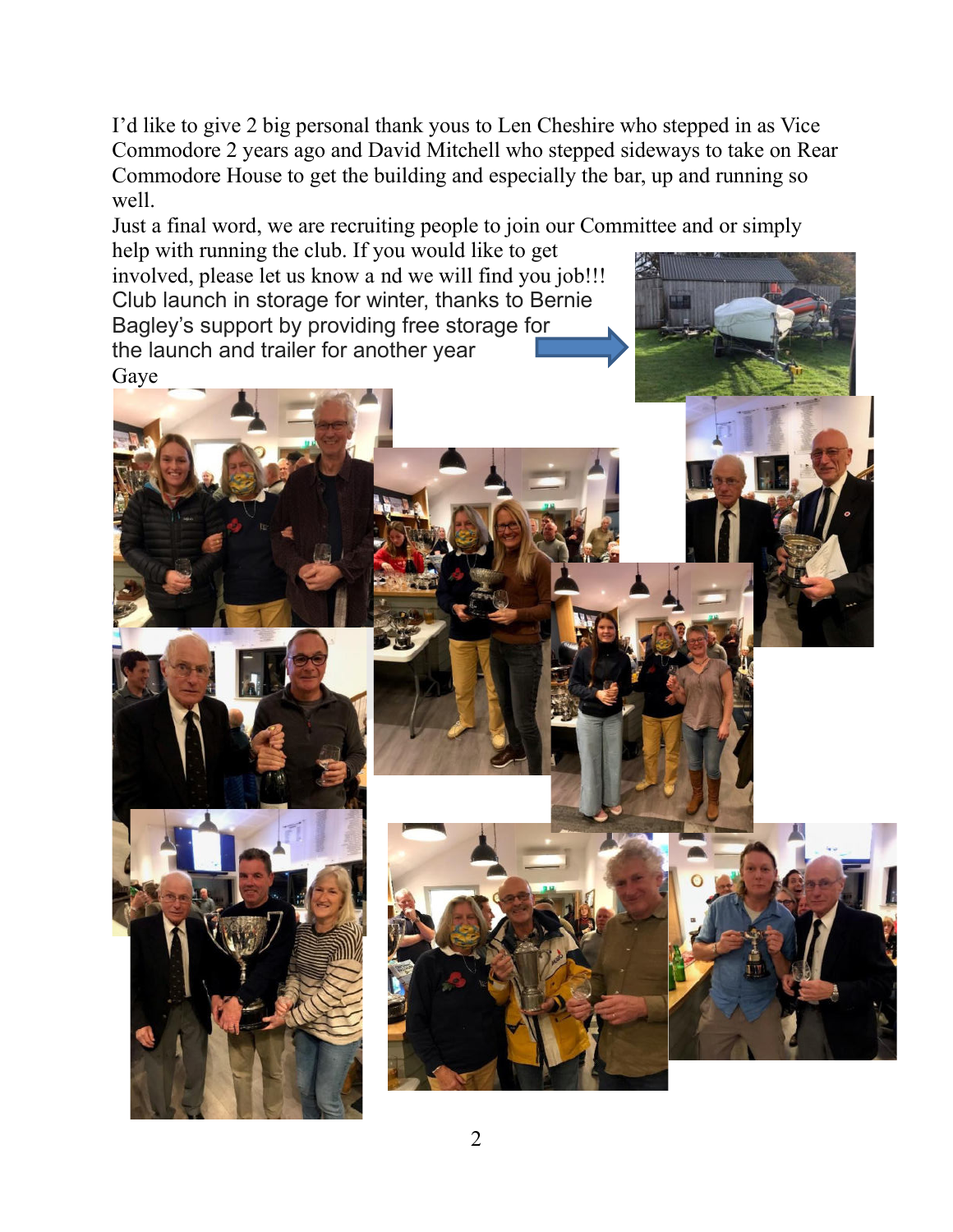## **Talks and Events - Winter 2021/22 [Sco](https://www.youtube.com/embed/dHBcqe3TBcw?feature=oembed)op**



On 26th October Flushing presented the Tuesday evening talk direct from South America when Mike Lazo Gamarra spoke direct from Machu Picchu in the high Andes on the history and discovery of the site. The talk was live on the big screen in the club and available to members on Zoom on their personal devices. If you

missed it, for a recorded video precis of the talk, *click the picture.*

#### On 16th November Cornwall's most **famous chef Arty Williams** Came to the club to give a cooking demonstration. - For those who missed it see a 2 minute video.



## **Future Talks Bar open 1930, Event normally begins 2000 Hrs.**

Talks are subject to change at short notice. It is advisable to check the club web site to avoid disappointment.

Next confirmed talk is 23 rd. November **Kate Fortnam Ocean Blue:** Kate works for the Ocean Blue set up by the RYA to make Boating more environmentally more sustainable, particularly focusing on Anchorage, Antifouling and Fuel.

The Flushing Sailing Club Christmas supper party is confirmed for 14th December. Dee will be serving a Christmas buffet followed by the acoustic singer Daisy Clark. All places are now booked. It is reported that a waiting list has been started for those who were late booking.  $gs@$ theperformancefactor.co.uk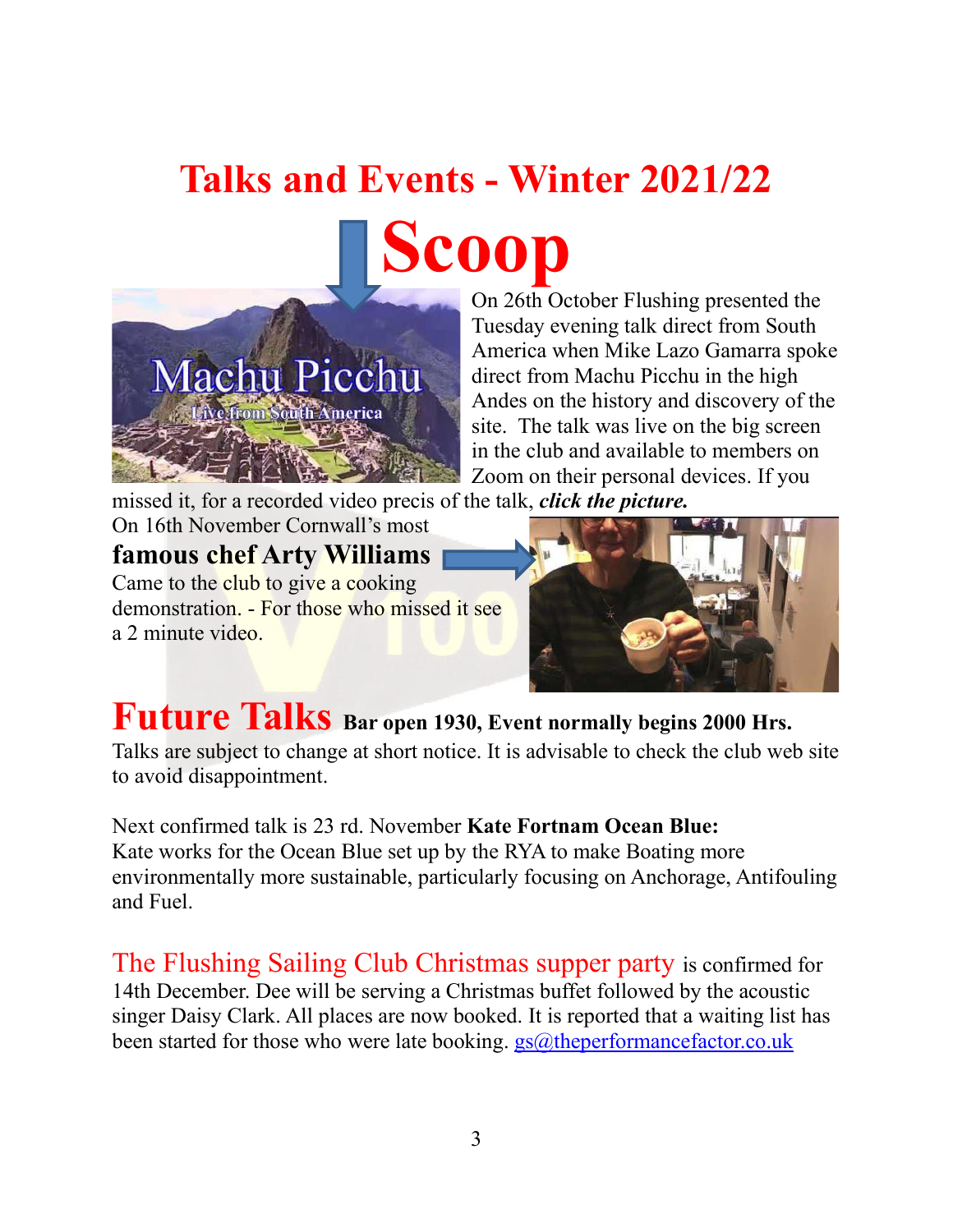| <b>Date</b>              | <b>Talk Subject/Event</b>                                                                                              |  |
|--------------------------|------------------------------------------------------------------------------------------------------------------------|--|
| $23rd$ November          | <b>Kate Fortnam Ocean Blue:</b>                                                                                        |  |
| $30th$ November          | Pete Goss : Internationally famous sailor talks about his life and<br>adventures                                       |  |
| $7th$ December           | Emily Stevenson: Plastics in the Ocean, recently seen on Tv<br>talking about this very concerning issue in our Oceans. |  |
| $14th$ December          | Christmas Party $-$ supper at the club<br>Music – Daisy Clark acoustic singer                                          |  |
| 4 <sup>th</sup> January  | Neil Andrew – Preparing for the weather routing for the AZAB race                                                      |  |
| 9 <sup>th</sup> January  | Treasure Hunt – 10am start The Moor, Falmouth                                                                          |  |
| $11th$ January           | Steve Jermy – Wave Hub Project                                                                                         |  |
| $18th$ January           | Simon Treen, Beer tasting and Brewing                                                                                  |  |
| $25th$ January           | Sally Kettle – Rower of the Atlantic                                                                                   |  |
| 28 <sup>th</sup> January | Club Supper Singalong                                                                                                  |  |
| 1 <sup>st</sup> February | Jaws UK? British Sharks. Douglas Herdson                                                                               |  |
| 8 <sup>th</sup> February | Antarctic Survey and research. Chris Naessens (TBC)                                                                    |  |
| $15th$ February          | Adventures on Persephone. Nigel and Karen Goodhew                                                                      |  |
| $22nd$ February          | Andy Aston- Cape to Cape overland drive from Africa to Norway                                                          |  |
| 1 <sup>st</sup> March    | Miles Carden-Falmouth Harbour Master                                                                                   |  |
| 8 <sup>th</sup> March    | Dave Cockwell – Tales from the Cockwells boatyard                                                                      |  |
| 15 <sup>th</sup> March   | <b>AGM</b>                                                                                                             |  |

## **Harbour commissioners**

Falmouth Harbour are running their annual meeting as a drop in day on the 9th of December, 10:30 – 19:30 at Engravers Cottage on Custom House Quay. Please come along to ask our #commissioners and staff any questions you may have.

Falmouth Harbour have also developed a #survey to allow harbour users to let them know what you think and provide information on where you think they may be able to improve. To complete the survey, please click the following link:

<https://forms.gle/vbu8t86Kbz7njRAcA>

..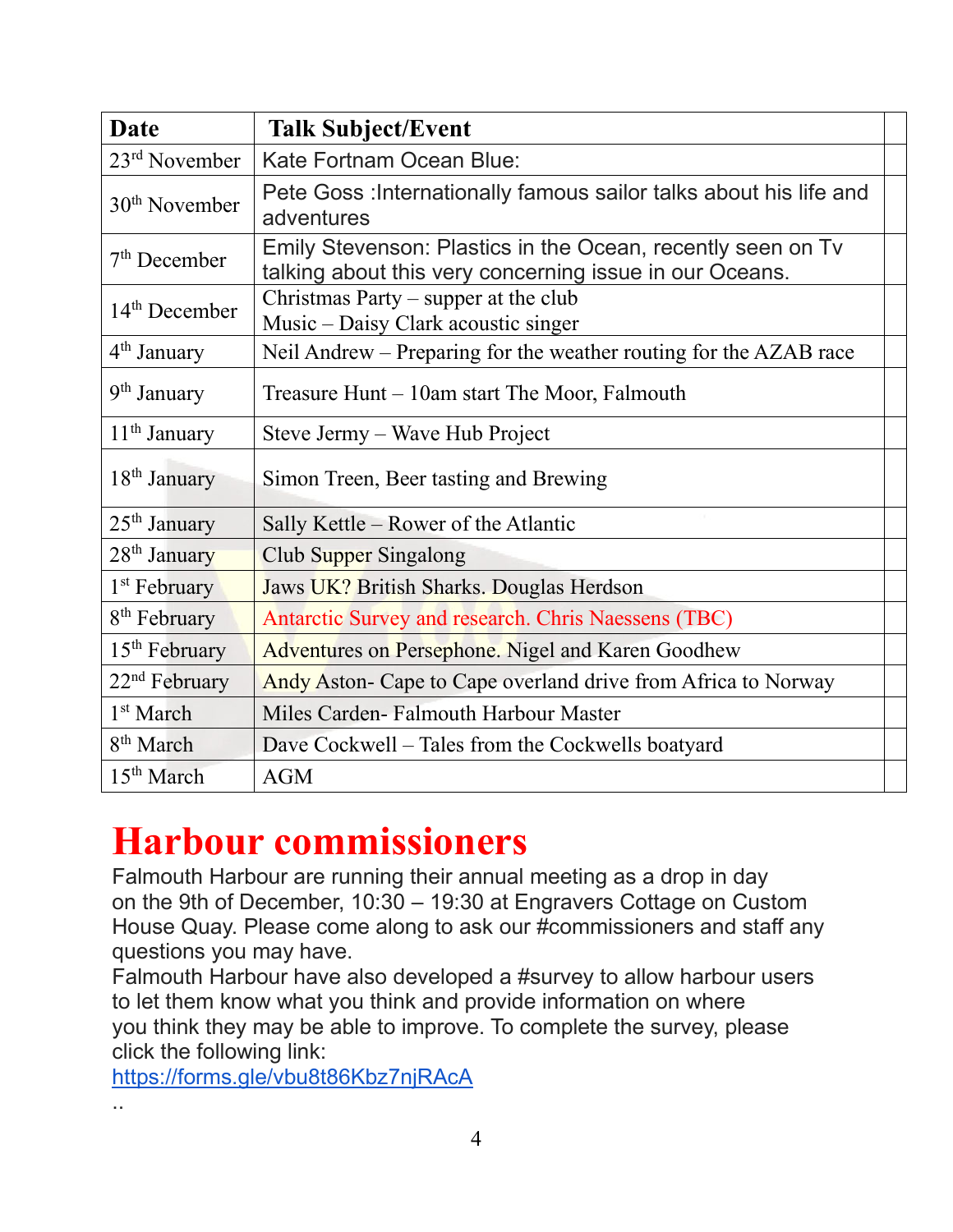## **Racing news CLUB TROPHIES 2021**

#### **Mylor Chandlery & Rigging Series**

*Blue Troy Trophy* Aries – David Mitchell

#### **Cockwells Series**

 *Hilda Nixon Bowl* Choit Noir – Sarah Roby

#### **Skinners Pursuit Series**

**Faith Harris Cup**

Poppincoota – j Goddard/Alan Grose

#### **Hine Downing Series 1**

*B Paul Stutheridge Memorial Cup W Furze Cup*<br>**Endeavour – John Lawry Elli – Robin Roebuck** Endeavour – John Lawry *G Dorothy Hobson Gaffers Cup Q Armytage Cup* Charm – Nick Bradley Jackdaw – B Warren/G Fox *U Farrant Trophy V Strangway Dixon Cup* Gap Year – L Trenoweth Whimsey – David Mantle

*M A2 Rigging Urn T Henry Trefusis Shield*

 Ultra Violet – Peter Stevens Wild Affair – Abby Cook *E The Stewards Trophy* Encore – David Cunliffe



#### **Hine Downing Series 2**

*B R J Laity Trophy E Roy Beecroft Bowl* 

 Winnie – Arthur Williams Encore – David Cunliffe *G. Gaffers Trophy W Frank B Lang Trophy*<br>Tom Tit – David Carne Tom Tit – David Carne Poppincoota – J Goddard/A Grose<br>
V Strangway Dixon Cup<br>
V Theory Dixon Cup

*U Mayflower Cup V Strangway Dixon Cup*<br>Choit Noir – Sarah Roby Mary – Charles Richardsc *M John Merrifield Cup. Q R T Dixon Cup T* Kittiwake – Martin Eddy

Mary – Charles Richardson Ultra Violet – Peter Stevens Jackdaw – B Warren/G Fox

## **Falmouth Tyres Fowey Race**

 *Q F C Bond Cup E Nalder Plate*

Joxer – D O'Halloran Infinity – Kevin Maclean

#### **Gaffers Backwards Race Series (G Class)**

**Captains Cup**

Tom Tit – David Carne

#### **Gull Manacles Race**

#### **Q Class Orzel Cup E Class Burt Cup**

Triggers Broom – Adams/ Brown Tai Mo Shan – Neil Chamberlain

#### **U Class Dundrum Tankard. W Class Bill Jennings Trophy**

*Chiot Noir – Sarah Roby Sweet Friday – Len Cheshire*

#### **Seven Stars Autumn Series**

*Q Class**G Class* Triggers Broom – Adams/ Brown Katy – Sue Grigg **W Class** *U Class*

Serena – Peter Knight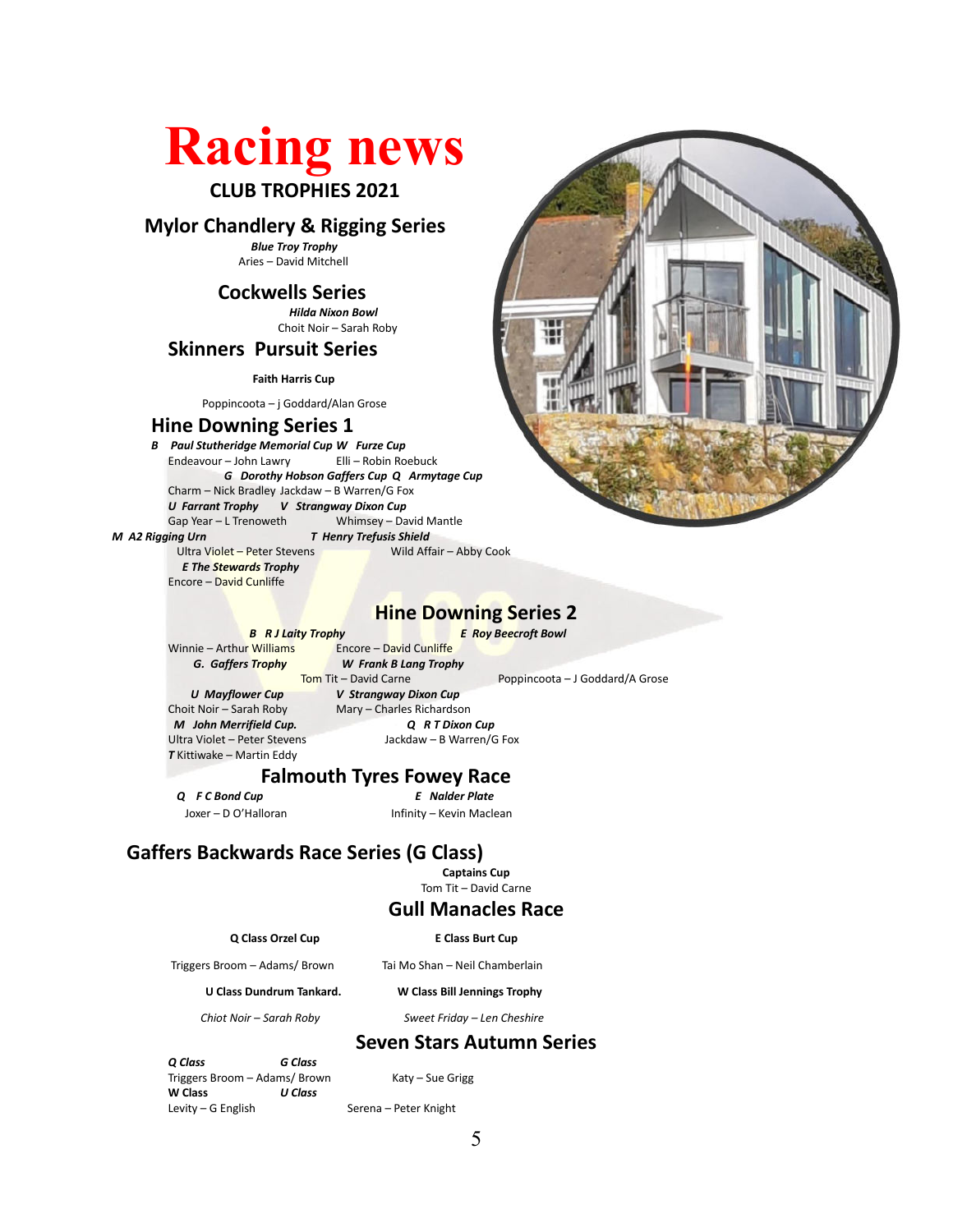#### **Penrose Sails Champagne Pursuit Series**

 *Frostbite Cup Chiot Noir – Sarah Roby*

**FSC/RCYC Pursuit Series**

Jackdaw – Bob Warren & Gilly Fox

**Special Awards 2021**

*Mudhoppers Trophy* Triggers Broom – D Adams/C Brown

**Bill Hunt Cup** Most races sailed. Sweet Friday – Len Cheshire

**Dick Stephenson Cup** Most first places. Gap Year – Len Trenoweth

### Royal Cornwall announces; -



## **Combined 2022 National and Southwest Dragon Championships in Falmouth Bay**

The 2022 British Open National Championships for Dragon Class

boats will take place in Cornwall. A new partnership between the Royal Cornwall Yacht Club and Falmouth Harbour Commissioners will see the fleet berthed in the town Centre, with the race area on waters overlooked by spectacular Cornish scenery. Crews will compete for the Edinburgh Cup and the South West Championship in Falmouth Bay and Carrick Roads. It will be the fourth time the event has been staged by the Royal Cornwall Yacht Club - the event was last in Falmouth in 2009. Sailing experts from all over the local area are involved, including Flushing Sailing Club and Mylor Sailing Club.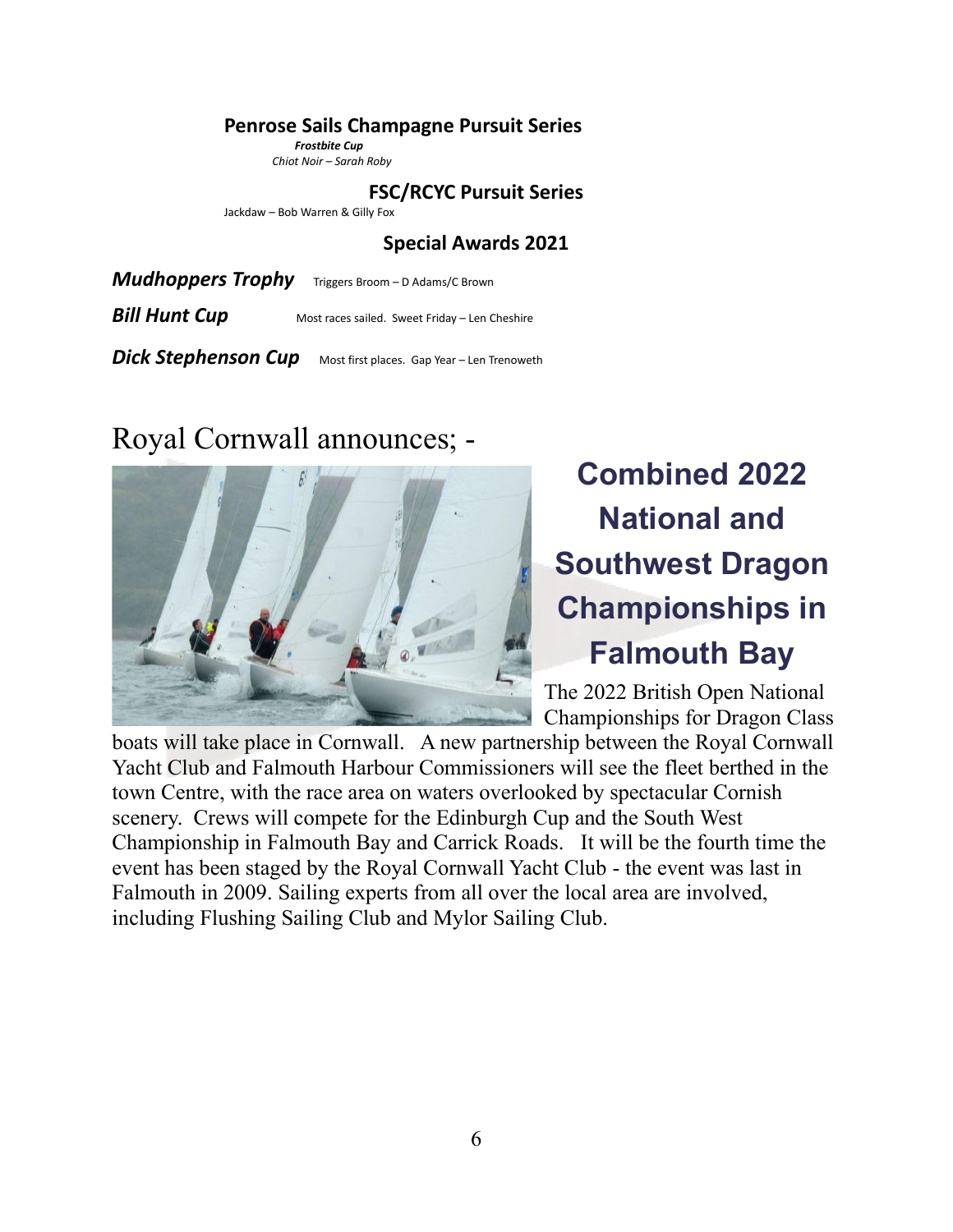## **Club things**

Flushing **centenary logo** clothing is still available. If anyone who would like to order and they let Derek know as soon as possible, he will make an order in the next 10-14 days. Could make a nice Christmas present.

Prices are as follows. All in Navy blue and would need to know size required.

| <b>POLO SHIRTS</b> | £10.00 EACH    |
|--------------------|----------------|
| <b>HOODIES</b>     | £15.00 EACH    |
| <b>CAPS</b>        | $£ 5.00$ EACH. |

**This would be the last order for centenary clothing** as we are coming to the end of the year. Order from Derek Hill or at the Bar

### **Important announcement from our treasurer Barry Kelly**. Banking Changes

Flushing Sailing Club has been gradually moving Banking from Santander to Lloyds Bank plc. Whilst the club has been with Santander for many years, they were unable to offer the services we required. The last remaining Santander account is in the process of being closed. To make financial administration more convenient and more manageable we now have three Lloyds Bank accounts covering **Fundraising, Catering and General business.** Payments can be made by bank transfer direct to the appropriate account or by card machine if available ---

When paying directly into any of the accounts please ensure that the payment description is as comprehensive as space allows so we can ensure the transaction is allocated correctly. Please also note that we are unable to take card payments unless the Card holder is present. **We are not permitted to take card details over the phone.**

**Fundraising and Donations** towards the Building/Pontoon Fund. Flushing Sailing Club Building Fund Account Sort Code 30-98-97 Account No. 78639660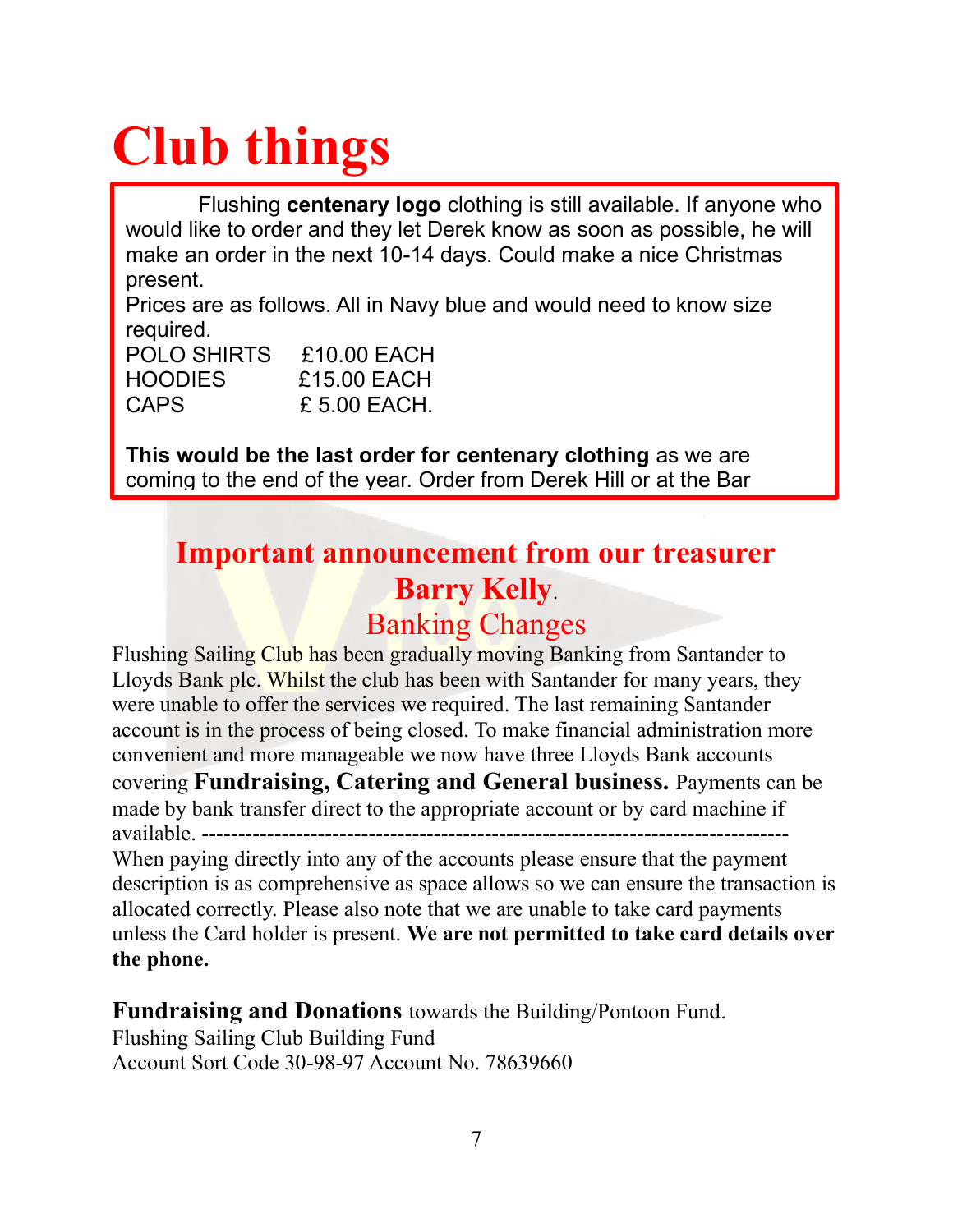**Catering account** covers all income and expenditure related to the Bar supplies. There is a Card Machine tied to this account which can be used to purchase drinks at the bar.

Flushing Sailing Club Catering Account Sort Code 30-98-97 Account No. 32303262

**General account** for the clubhouse running expenses, accepting Membership and Race entry fees and all non-bar related receipts. There is a card machine tied to this account.

Flushing Sailing Club General Account Sort Code 30-98-97 Account No. 32308063

#### **Recently joined FSC or re-joined after a break?**

Please keep this date free for a New Members' Evening on Wednesday 24th November,2021.

More details to follow in Mainsheet, emails, website and social media.

Flushing Sailing Club CIO is looking for new trustees, can you help? Contact; **Chair of trustees** Peter Harvey [petersharvey@btinternet.com](mailto:petersharvey@btinternet.com) 07836630087 or **Club Commodore** Gaye Slater [gayeslater@btinternet.com](mailto:gayeslater@btinternet.com) 07929365855

## **Remember to vote**



 Flushing Sailing Club has been chosen as one of the RYA South West region finalists in the RYA and Yachts & Yachting Club of the Year Award 2022. Vote via the web site [https://awards.yachtsandyachting.co.uk/rya](https://awards.yachtsandyachting.co.uk/rya-vote/)[vote/](https://awards.yachtsandyachting.co.uk/rya-vote/)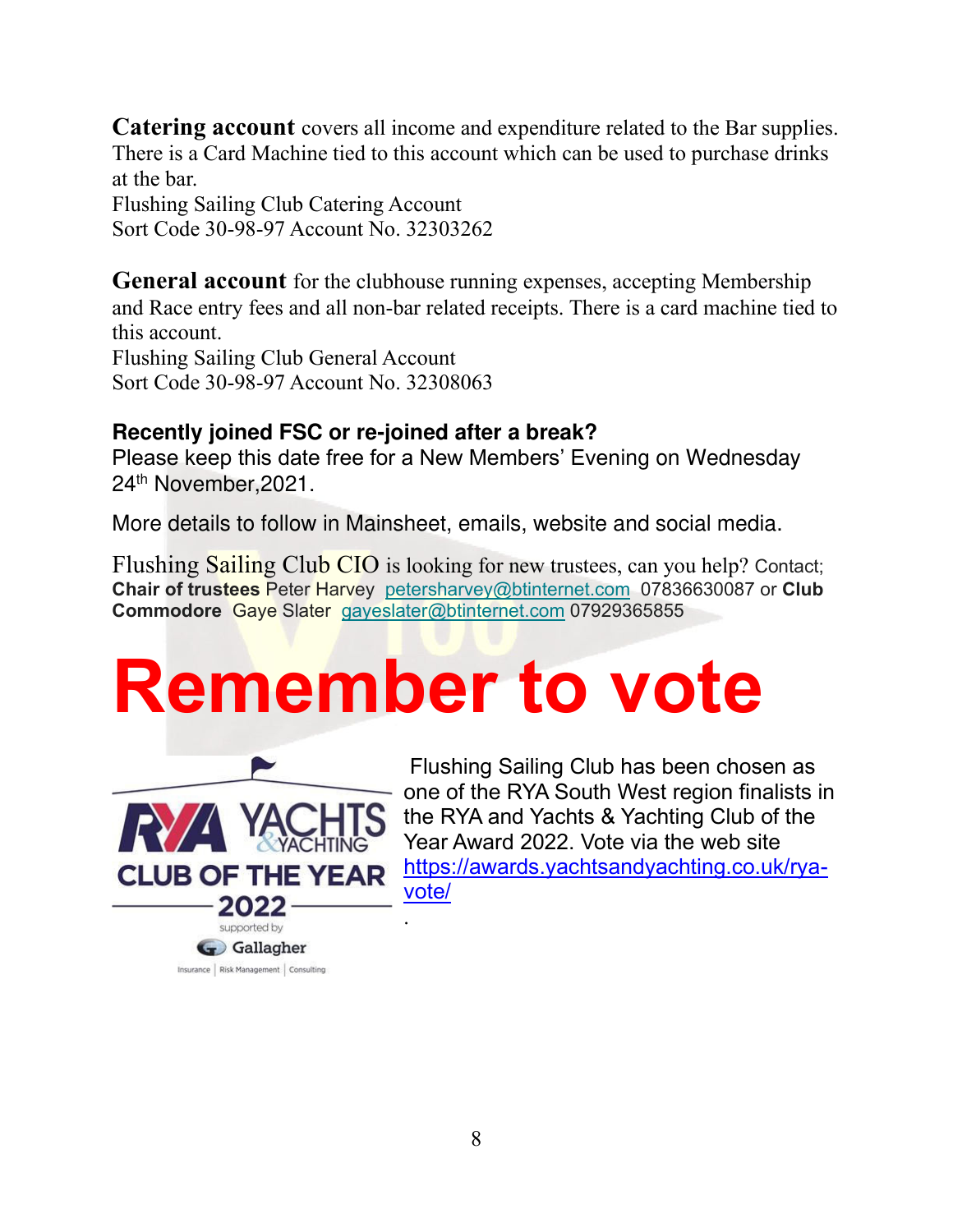What is the signal flag single letter meaning? (Could be the editor is in danger?) Answers to any other member

When you get cheated by a shark, think of Jonah: He was completely taken in by a whale.







Remember this dubious character who is said to have been known to sail Sunbeams. It was in fact our own 'Father' Neil Andrew who grew the whiskers in aid of the RNLI. The effort raised over fifteen hundred pounds. Here he is shown after the shave off



presenting the cheque to Dave Nichols representing the RNLI with the POFSA chairman Nigel Sharp in attendance. (Look carefully, the whiskers may be growing again!)

**20th Oct.**At 18:52, Falmouth All-Weather and Inshore Lifeboats launched following a Mayday call from 12m yacht with two persons on board. The yacht had dragged its mooring and had become tangled with the bowsprit of a 30m sailing vessel, which was on a mooring off Kiln Quay in Falmouth Inner Harbour. The weather conditions had deteriorated rapidly with winds gusting in excess of 60 knots (70mph). The Pilot Boat had also responded to the distress call.

The All-Weather Lifeboat and Inshore Lifeboat continued to check the Inner Harbour and Penryn River for any other vessels in difficulties. One unmanned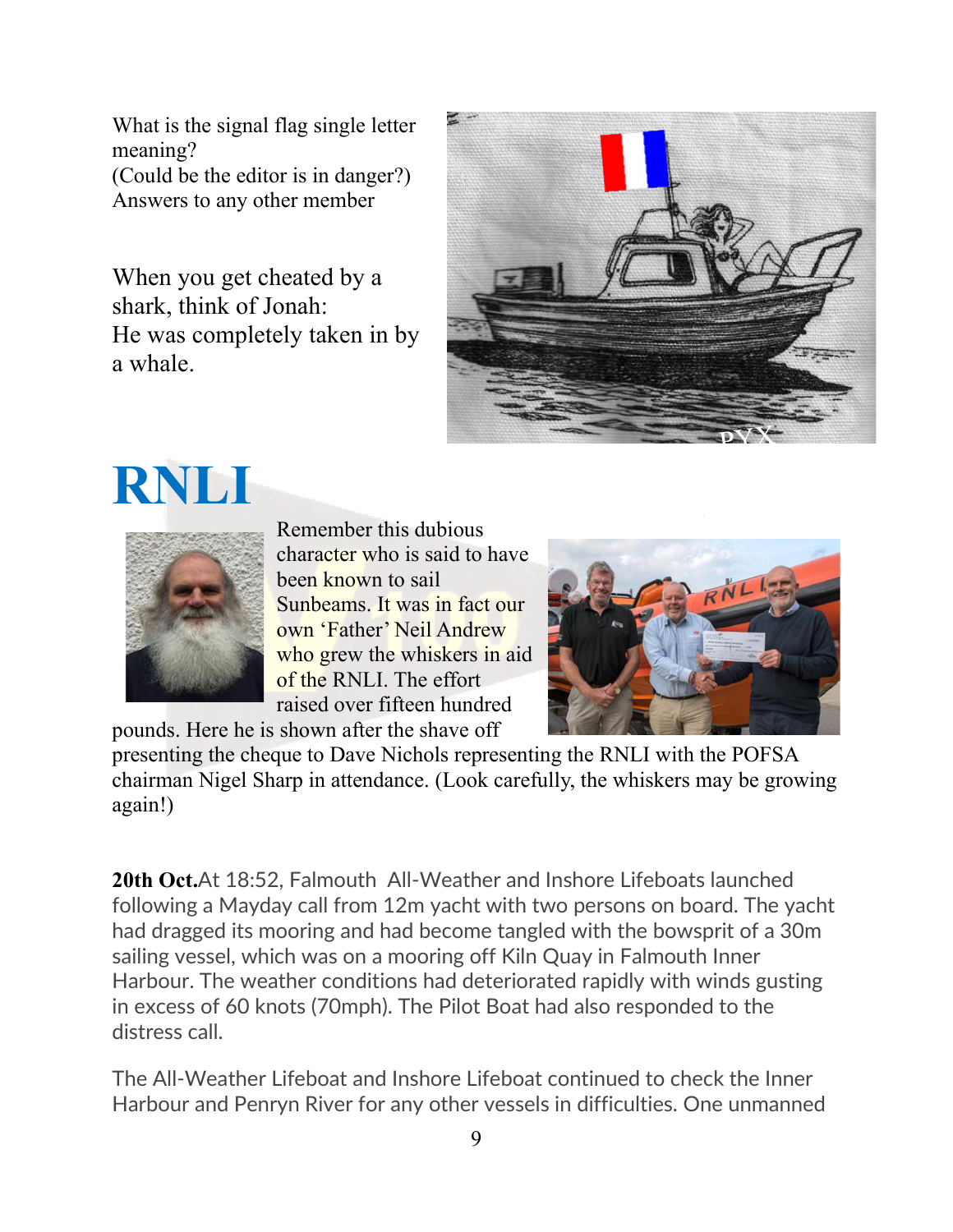yacht that had dragged its mooring was located close to the lifeboat pontoon, so the yacht was taken in tow by the All-Weather Lifeboat and was placed on the docks Ppontoon. it was confirmed that there were no more people at risk,

12th October Falmouth All Weather Lifeboat launched following a Pan Pan call from a 10m Yacht with four persons on board which had reported grounding on August Rock at entrance to the Helford.

#### 17th October

Falmouth Inshore Lifeboat launched to assist in the treatment and evacuation of an injured person at Bream Cove. The Falmouth Coastguard Rescue Team were already on scene and had requested additional support from the Inshore Lifeboat.

8th October Falmouth Coastguard requested that Falmouth Inshore Lifeboat be launched following reports of a yacht adrift off Restronguet Weir. There had been a collision between two boats with one person in the water near the Narrows in the Carrick Roads. The casualty who had been in the water had already been recovered by one of the boats and was then transferred to the Inshore Lifeboat to be assessed. Inshore Lifeboat took the smaller boat in tow and escorted the larger boat into Port Pendennis Marina. The larger boat had been heading up the Carrick Roads when it had collided with the small boat, its occupant jumping in the water to avoid injury. Thankfully the casualty was wearing a lifejacket and was quickly recovered from the water by the other boat.

7th November Falmouth Inshore Lifeboat launched following a Mayday call from a 6m Rigid Inflatable with one person on board which had broken down and reported it was drifting onto the rocks at Messack Point. Coastguard soon confirmed that the Rigid Inflatable had been taken in tow by a passing motorboat. The Inshore Lifeboat escorted the vessels to Mylor Harbour.